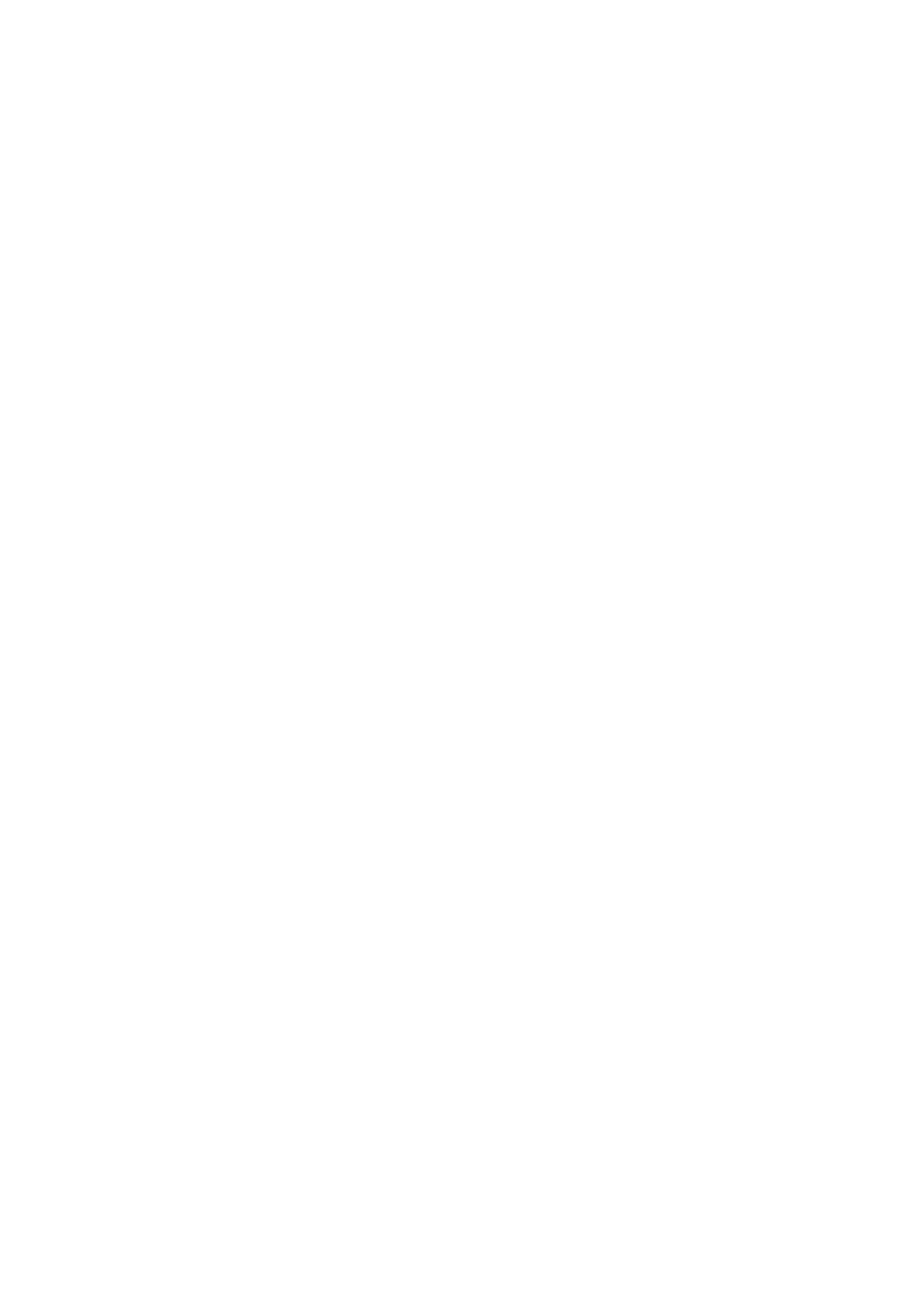## **Magical Texts in Ancient Civilisations: Texts, Themes, Interpretations**

The Polish Journal of the Arts and Culture 9 (1/2014)

Edited by Agata Świerzowska and Grażyna Bąkowska-Czerner

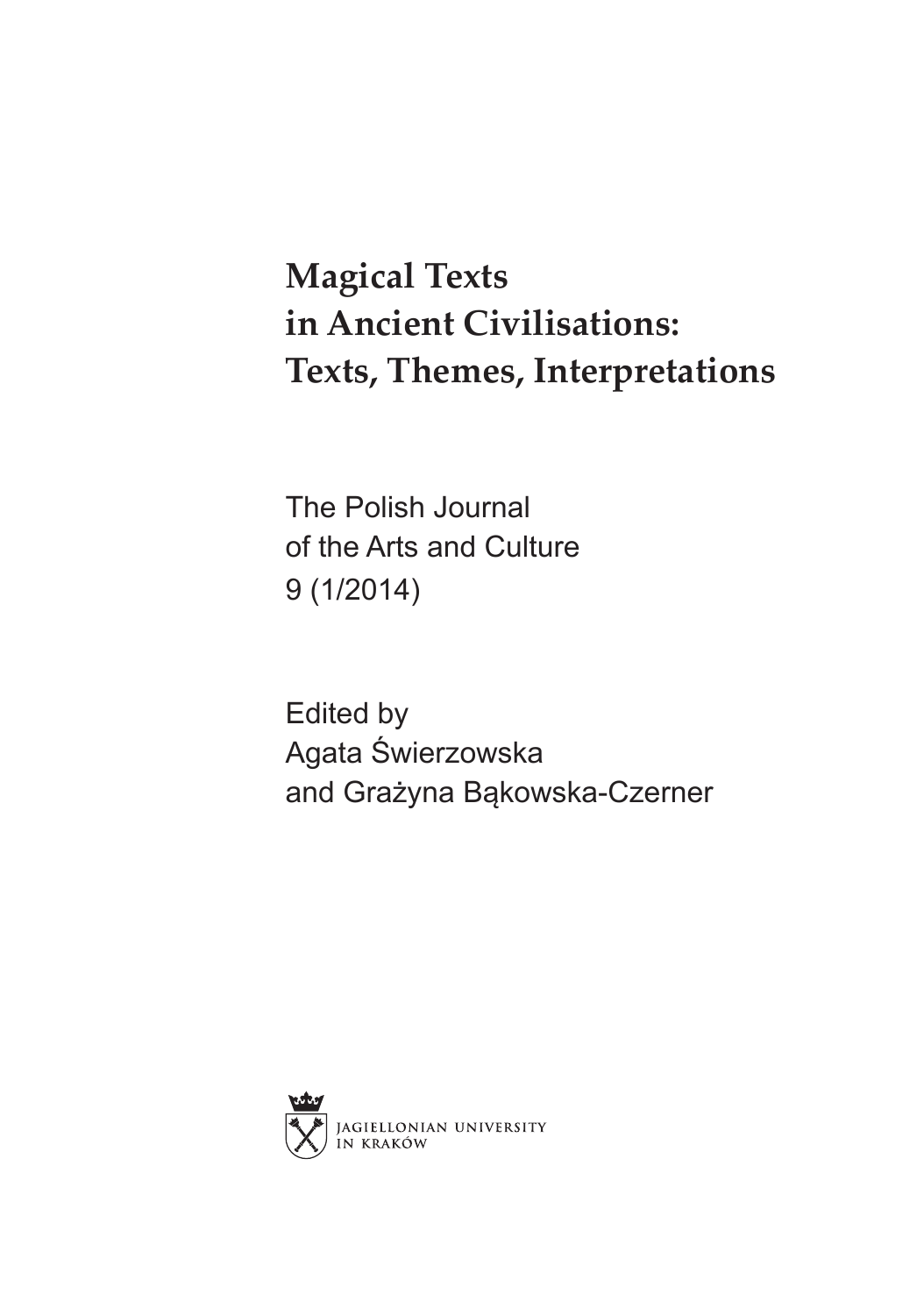The Polish Journal of the Arts and Culture Series of "The Polish Journal of Aesthetics"

Advisory Board: Marta Kudelska (President of Advisory Board, UJ), Ignacy S. Fiut (AGH), Joanna Jurewicz (UW), Janusz Krupiński (UP), Piotr Mróz (UJ), Krzysztof Pawłowski (Ignatianum), Mauro Perani (Università di Bologna), Paweł Sajdek (KUL), Beata Szymańska (UJ), Anna I. Wójcik (UJ), Kiyomitsu Yui (Kobe University)

Editor-in-Chief: Leszek Sosnowski

Editorial Board: Agata Świerzowska (Deputy Editor), Paulina Tendera (Secretary), Agnieszka Kowalska, Marcin Lubecki

The publication is co-financed by "Bratniak" Student and Alumni Foundation.

Co-publisher: Wydawnictwo Nowa Strona – Katarzyna Migdał ul. Łagodna 85/26 43-300 Bielsko-Biała

Proofreading: Steve Jones

Editorial Layout, Typesetting and Cover Design: Wydawnictwo Nowa Strona

First Edition: 100 copies

© Copyright by The Polish Journal of the Arts and Culture Kraków 2014 All rights reserved

e-ISSN 2353-723X p-ISSN 1643-1243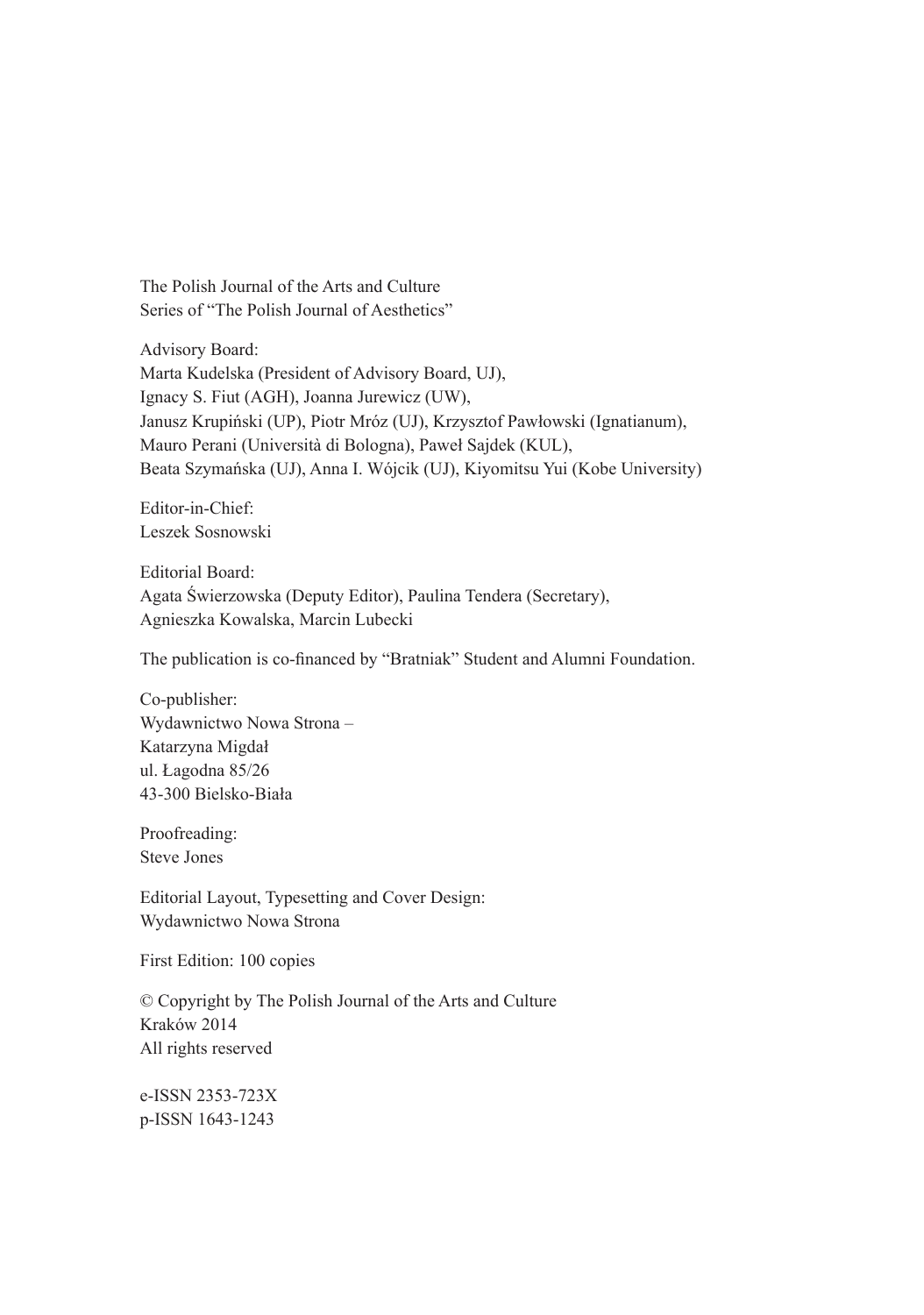## **CONTENTS**